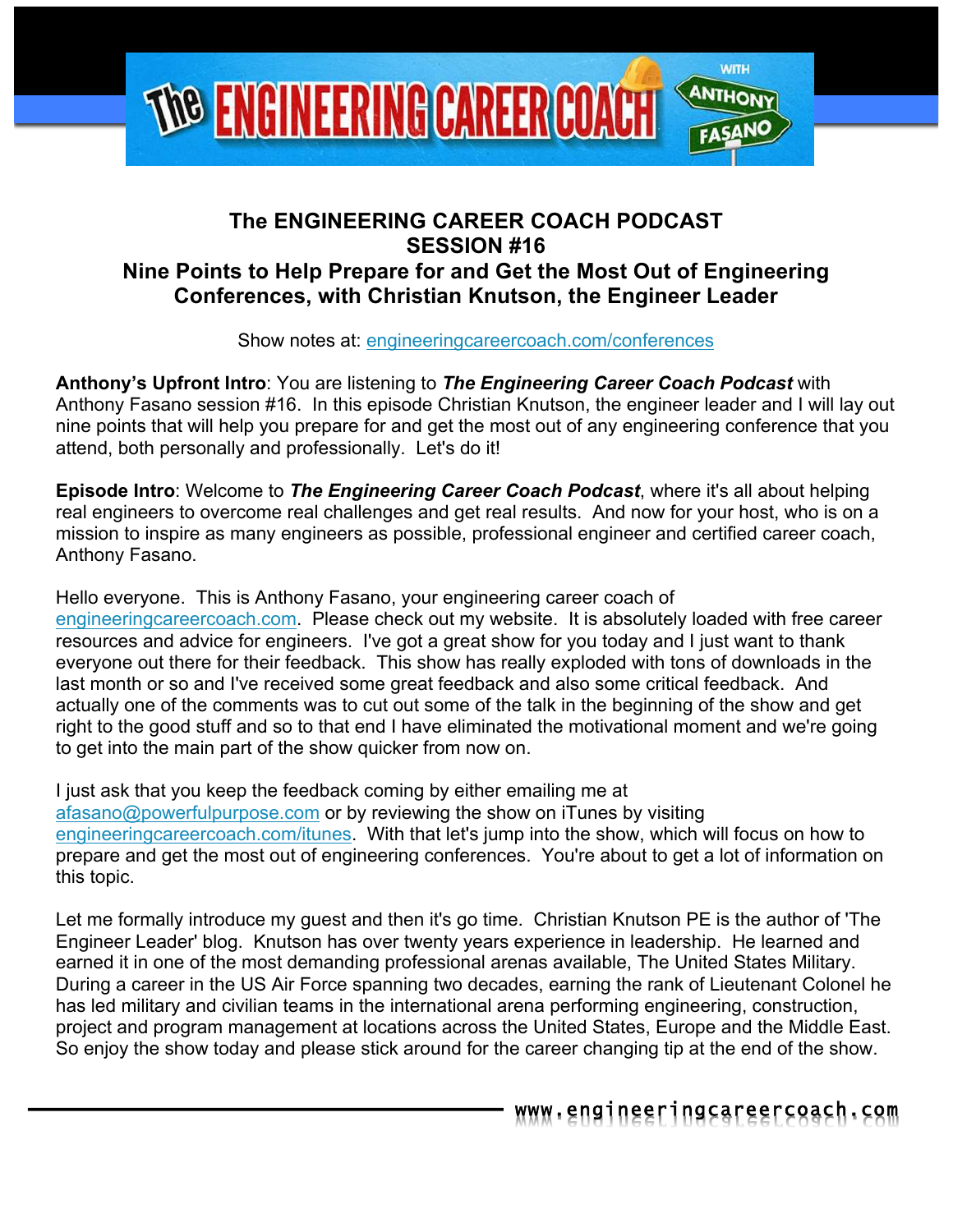

Your life may depend on it, literally.

#### **Coaching Segment:**

**Anthony:** Alright everyone, now it's time for out main segment of the show here and today's topic again is preparing for and really getting the most out of attending engineering conferences. I'm excited to have here with me today my friend, Chris Knutson, who is the author of the blog engineerleader.com, 'The Engineer Leader.' Chris and I had the opportunity to meet a few years ago. I went out and spoke for his SAME post out there in St. Louis and really had a great time and we've kept in touch ever since. So Chris, welcome aboard man.

**Chris:** Hey thanks Anthony, great to be here man.

**Anthony:** So Chris is, he's spent many years in the Air Force so he's very well travelled. He's been to plenty of conferences and trips all over the world. I've had some time, thankfully, to do some traveling. I spent six months studying abroad while I was going through engineering school. And for those of you out there that are students - because I know we have a lot of engineering students that listen - study abroad if you can. I know people are going to say you're going to miss out on the beers first semester or whatever the case may be, but let me just tell you - and I think Chris would agree getting out, experiencing other cultures. I mean one of the things about being here in the United States, I know for me I got to Europe, I stayed in Brussels, Belgium for six months and it was like, "Wow, there's another world outside of the United States." There's another language, another currency, there's things to see. It was amazing. And it's probably one of the best things I've done in my life and I think it opened me up, not just from the travel perspective, getting to travel, but just opened up my mind to other things because I saw them. And now it just, it makes you want to travel more and get into that whole side of things. And I think, I'm sure Chris you agree with that right?

**Chris:** Oh yeah man. I mean we can, that's completely another cast that we have to set up. After twelve of my twenty-one years of professional experience has been outside the US. So there's, just like you said once you get the travel bug man it's impossible to get rid of it. And not only the travel bug but being able to get yourself immersed into another culture it opens up all kinds of doors and as we get into this discussion tonight, talking about engineering conferences that's almost like thinking about those as a separate culture unto themselves. So just like you're getting ready to travel to a new land or a new world and you want to do some research I think we can, actually we can parlay that thought of travelling to a new country to how we prep ourselves for conferences.

**Anthony:** Definitely, definitely. And the reason that I asked Chris to come on for this session was because in reading his blog, which I do regularly, I think a year or so ago he had a post entitled,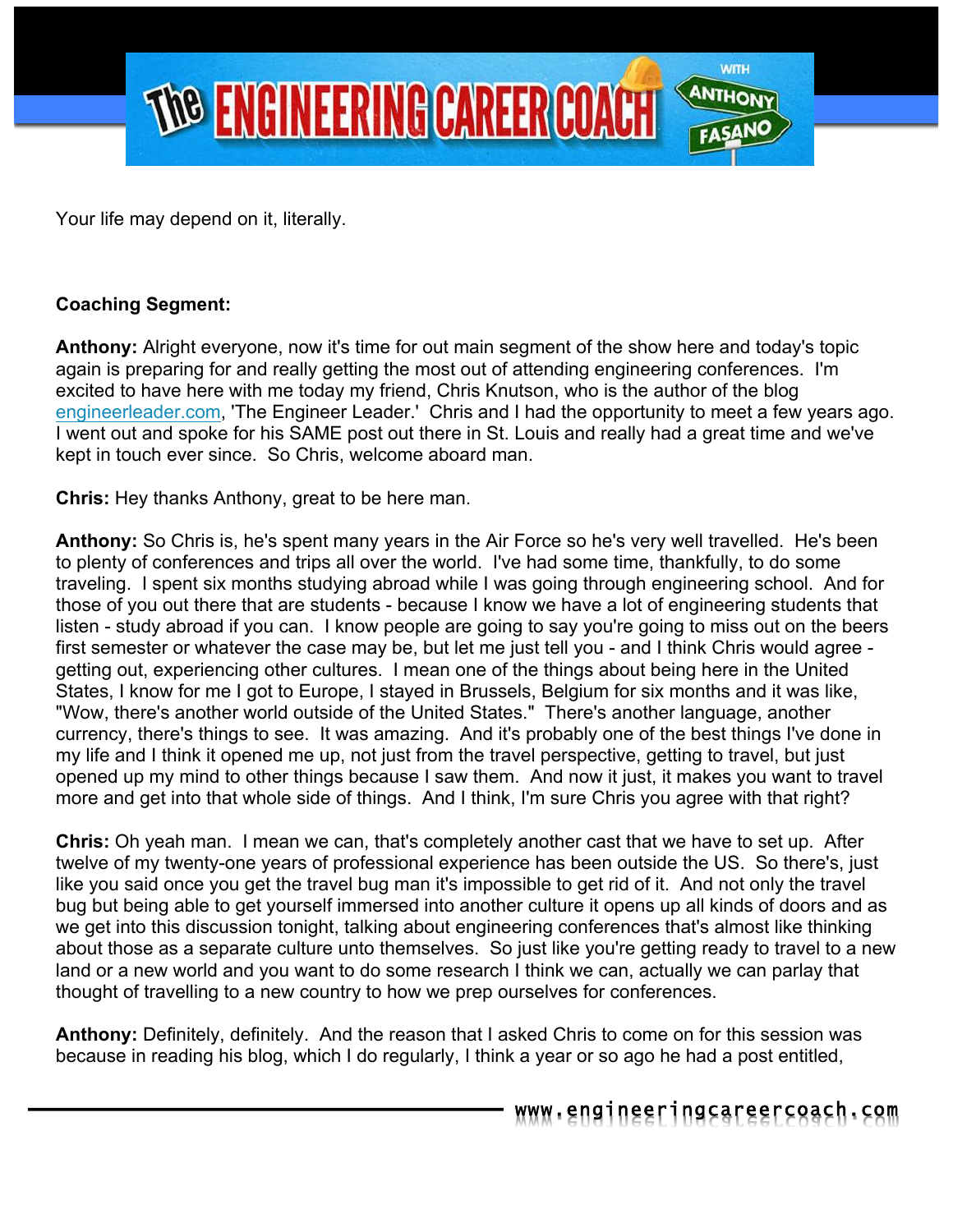

'Make Your Next Business Trip an Opportunity to Grow,' and I'm going to link to that post in our show notes. Our show notes for today will be engineeringcareercoach.com/conference, and you can go there and you can get a summary of the show, you can get linked to any articles that we reference. This way you can easily find all the information. So with that, we have nine different points that we're going to go through here and we will try to keep it to our usual time, around twenty, thirty minutes but I want to get through these points because all of us go to conferences, whether your company sends you, your professional association sends you. There's so much that you can get out of them - getting together with other people, there's so much energy there. I just want to, Chris and I want to go through these steps so we can give you kind of a blueprint to get the most out of them.

So just jumping right into the first step is really you have to *set the intention* and think about what your goal is for attending that conference. Really, the one way that I can say it is what's your why? I mean is your why just because your company's sending you? Is your why because you're going there to get specific credits or you're going there to get certain kind of knowledge? From my experiences it's very important to know going into a conference what I want to get out of it. Chris, what do you think about that?

**Chris:** Yeah, I think that's a great lead off. I mean if, we're all - most of the folks here, you're probably listening to this on this podcast and like you and I, we're engineers so quite frankly it's no different than any project that we take on or even solving any kind of a problem, but you've got to know what is it that you're trying to accomplish and that's the first thing that you've got to understand out at the front end of it. So not only just like conference, but really quite frankly, any business trip or any kind of a conversation that you have with somebody, especially if it's important or related to a project or an effort that I've got underway.

It depends on the, probably the level of importance for that is how much time I put into it but I always, I always sit down and I lay out what's my intent, what am I trying to get, what am I hoping to come away from at the end of the week or at the end of the discussion, who is it that I'm trying to meet, who's going to be there. And I know we're going to get into some of these points later so I might be jumping ahead but yeah, if you spend that time - and it doesn't have to be a crazy amount of time, you can just spend even a couple minutes just sitting down, thinking and writing down what it is that you're hoping to accomplish while you're there - you're going to walk away with a wealth more of knowledge that you ever would if you didn't do it.

**Anthony:** Yeah definitely, because it's going to be on your mind. You're going to know what you were thinking about beforehand and you're going to look for those things.

**Chris:** Absolutely.

**Anthony:** So I think that's a big way to start it off. Alright so that's number one. Number two is to

www.engineeringcareercoach.com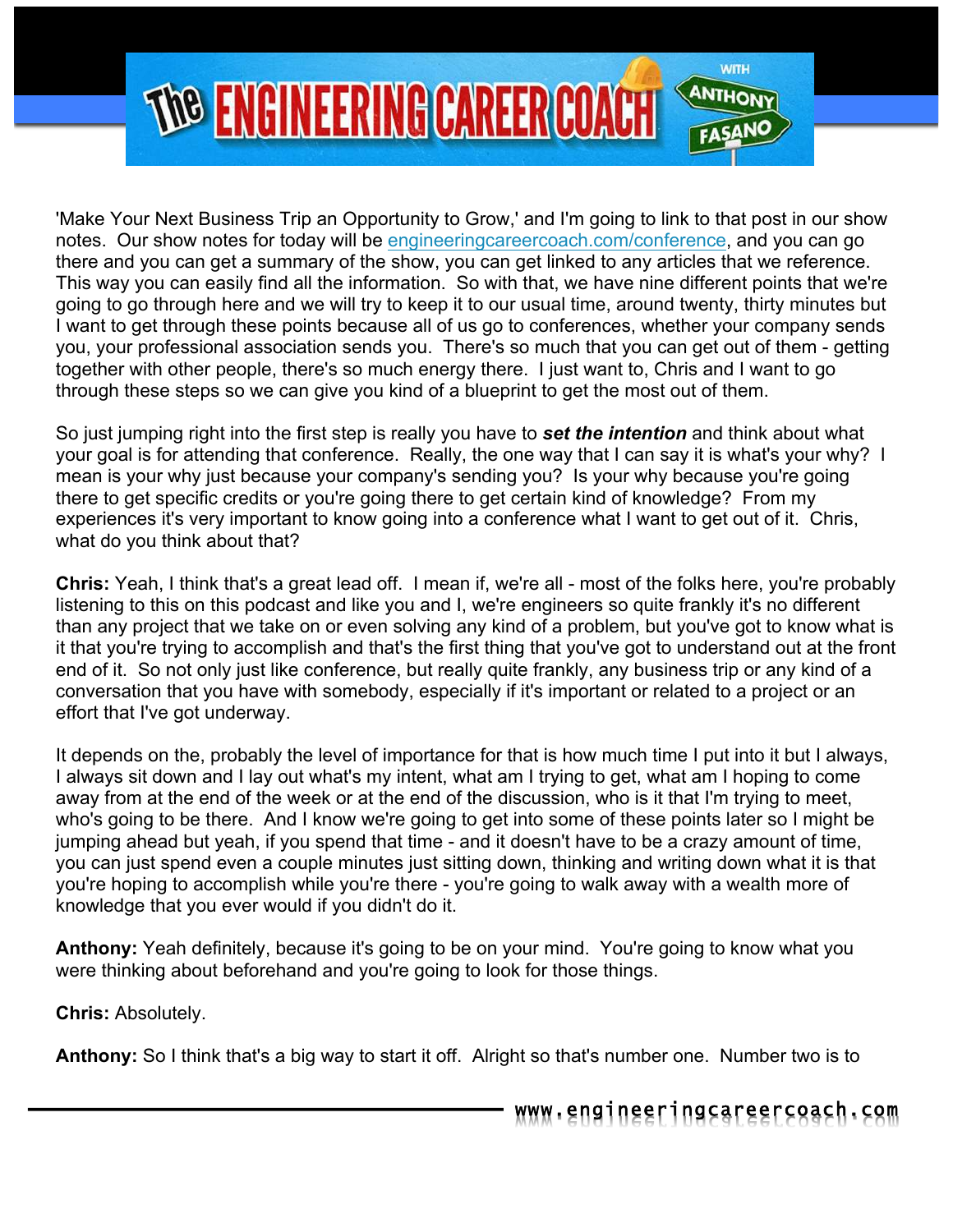

take a look at the conference agenda. *Review the speakers. Review the topics*. One of the reasons that I thought of this topic for the podcast today was because we're going to be having the *Institute for Engineering Career Development*, the IECD meet-up down in Austin at the end of April and I've been getting some emails from engineers - because we have a long list of real accomplished speakers, very successful engineers - and I want to make sure that our members go down there and understand that they need to come prepared. I mean we've got top engineers there. You should understand who's going to be speaking, what kind of questions can you ask them, how can you maximize your time. A lot of these larger engineering conferences, there's several tracks, four or five courses going on at the same time. So you need to be able to recognize ahead of time what courses do you want to go to, what content is going to help me to reach my goals quicker, so that when you go there you're getting the most out of it. Chris, is that something you do, you look into this ahead of time?

**Chris:** Yeah, absolutely. I mean here's a great story off of this. So a couple of years ago, couple of years ago the Society of American Realtor Engineering had their national conference here in my backyard in St. Louis. I'm not from St. Louis originally. I've only lived here a couple years because the air force brought me here. But just like I've done for all the other ones that I've gone to previously, I went through and looked at who was the keynote speaker going to be, what were the tracks, who were the folks going to be that were going to be actually leading these different sessions. So looking at the keynote speaker I found out that it was going to be this guy, Eric Greitens, who runs this organization called 'The Mission Continues,' which is a nonprofit that provides focus and fellowship to wounded veterans and to get them back, basically back into society, contributing and taking their knowledge from the military experiences and putting them into their communities.

So where all that came from is I looked at that and my organization SAME we were looking at what could we do to help wounded warriors. It just so happened that that year the focus of SAME was on wounded warriors. So by knowing that not only was Eric going to be giving this presentation but he happened to be a St. Louis resident. He had grown up in St. Louis and his, 'Mission Continues' I guess his organization was based here out of St. Louis. I was like, "Hey, this is, this could possibly be a win win."

As it turned out, because I had done that research and did a little bit of background research on the internet about Eric, I actually had the opportunity during the conference to link up with him. That parlayed itself, no kidding, less than three months later into us running our first annual wounded warrior gala event here in St. Louis through the Society of American Realtor Engineers and we ended up raising something like fifteen thousand dollars to support 'Mission Continues' and sponsor two fellowships for wounded warriors that happened to be engineers. So it was an awesome event and the only reason it really happened was because I sat down, took that time to look at who was going to be there, who was speaking and figure out what was their background and then be able to make those linkages with things that I was trying to accomplish.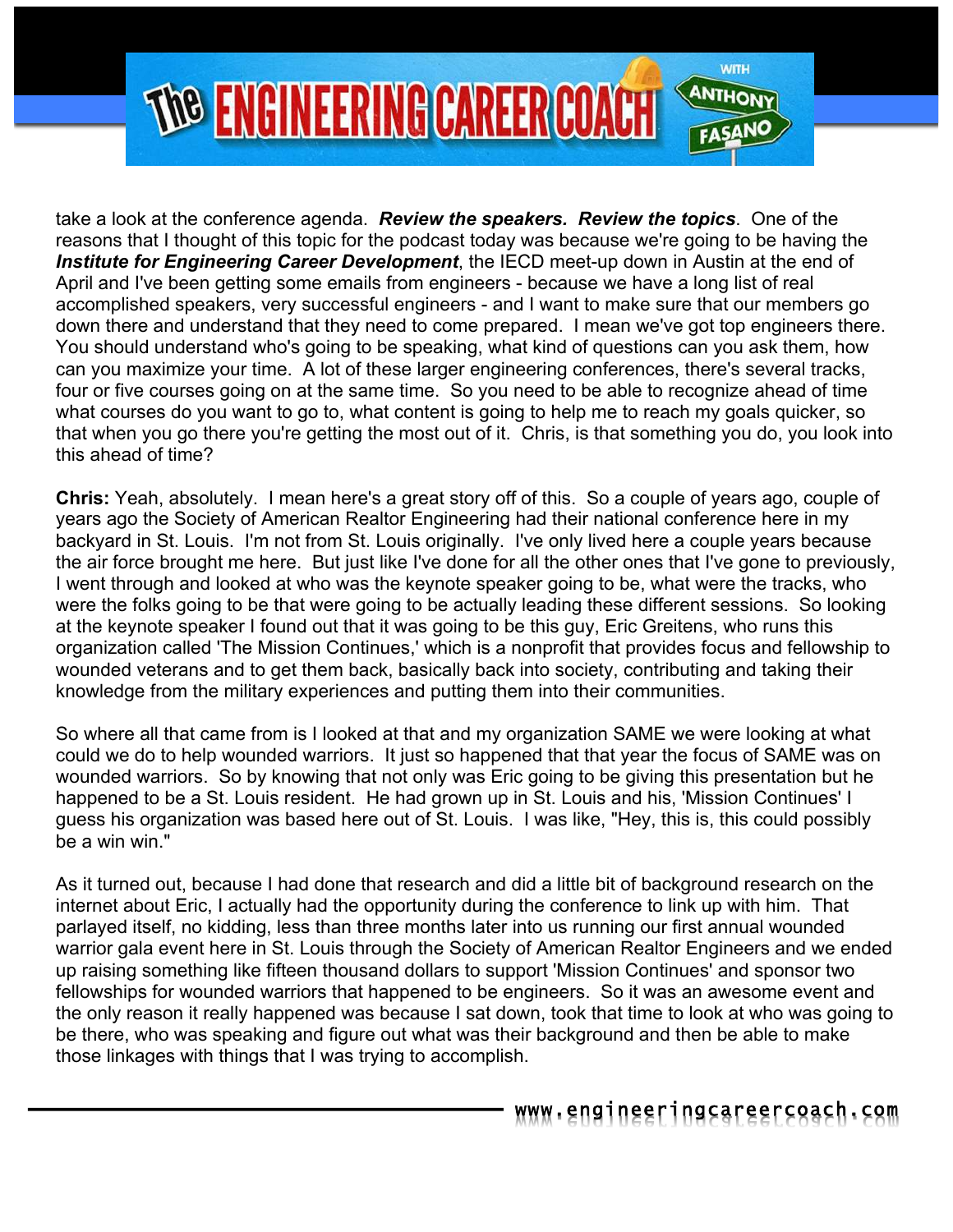

**Anthony:** That's awesome. That's a great story and again, that's another reason you do your research. I go through the program. I circle the speakers I want to talk to. I circle the topics I want to see and that's proven to be very rewarding for me.

Alright, number three - *identify networking opportunities* and potential people to connect with and Chris kind of just touched on this when he connected with someone at the conference specifically but really just looking at the agenda and saying, "Is there a dinner event I can go to?" I know a lot of these conferences have icebreakers in the beginning of the event so you can get to, right off the bat

get to meet a couple of people. I think it's important to again, identify them. I mean the last thing you want to do is be sitting in your room while there's two hundred people downstairs at the bar talking to each other, exchanging business cards, exchanging stories and you've travelled a thousand miles to the conference and you miss it.

So I think it's important to identify these opportunities. I think it's important that if you think there's going to be some people there, like Chris talked about that he identified then you find a way that you can get in front of them and think about, have some things prepared that you want to talk about with the people. And really - and I'm sure Chris will agree with this - I think some of the most important aspects of conferences is the people that you meet and what you take away from them and then the lifelong relationships you can build with these people. Chris, I know you've told me in the past, you go to these events and you hook up with people and, I know you're real good at doing this, you keep in touch with them.

**Chris:** Yeah, I do. So I may have an out of the norm view of the value of a conference. I mean to me I miss those type of activities looking at different networking opportunities but to me the whole purpose so you can go to a conference is one of two reasons. One - to knock out a whole bunch of continued education requirements for whatever it is, whether it's a, like your P&P, your PE license or whatever it is, you're going to knock out a bunch of continued education requirements. And the other one is, plain and simple, it's to go there and meet people and to network and link up with either people you already know or to meet new people.

And so in order to fulfill that second piece you've totally got to look through and not only look at again, like who's going to be there, who's going to be speaking. Here's a great one - let's say you're looking for a new job. You're unemployed. You're looking for a job or you're with whatever company you're with, you're looking for a different challenge or new opportunity. If it's a tradeshow type of a conference there's likely to be, there's going to be a listing of who's going to be presenting, who's going to be in the, the vendor area, who's going to have booths. And you can start figuring out in advance who's going to be at these different locations.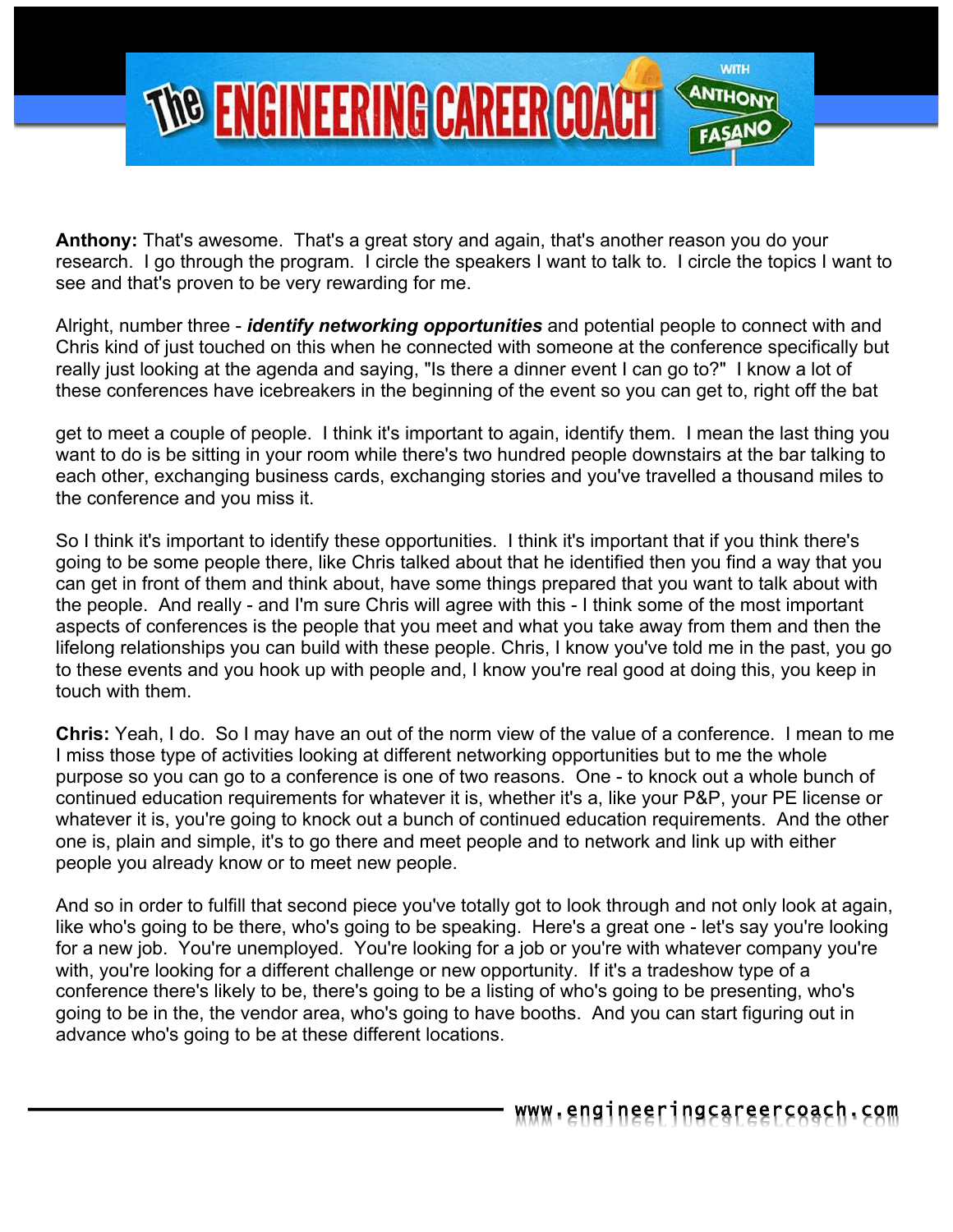

LinkedIn for me - and probably Anthony for you as well - is a great resource for doing some of that data mining in advance and finding out who, what companies are going to be there, who's going to be sitting there. Because a lot of these companies are going to either identify who they're going to have hanging out in the booths. So you can start doing your homework in advance if there's specific companies that you want to target when you're going to be at these conferences.

**Anthony:** Oh yeah. I agree with that a hundred percent. The one thing that Chris said that's great is talking about someone if you need a job and what I can tell you right now, if you're unfortunately unemployed and you're trying to find a job and you've only got x amount of money left in your bank account or your unemployment checks are about to expire, if you could trade in the money in that account to get you out to a conference - because I know it's costly - it would be worth it. It would be one of the things that would probably be most worth it for you to do with saving some of that money that you have while you don't have a steady, stable income coming in. Because when you go to a conference and you put yourself in a room with thirty, fifty, two hundred, a thousand other people, it's an amazing experience.

The opportunities are limitless when you go there and like I said, you can take opportunities out of it. You can take lifelong friendships out of it. You can take technical knowledge and experience out of it. There's so many things that you can take out of it. I'm going to have on one of our upcoming calls Barry Cordero, who's the President of the Society of Hispanic Professional Engineers, SHPE. I've spoken at a couple of their conferences and let me just tell you something, the energy there is amazing. Those of you that are members and have attended those conferences, I mean that's what you get out of it. You just get energized. So that kind of covers really the technical, the conference itself. Now let's move a little bit more into enjoying the trip and the culture, the geographic location.

And number four that we have is *research the city* that you're going to. Research the history of it. Read about it. Maybe look into the engineering of it. Depending on where you go. You could be going to a place that has some real amazing engineering feats. I mean I know for me, I went to visit with Chris in St. Louis and of course we went to The Arch and I got to see it, touch it. We leaned up against it and we took some photos. It was awesome. I mean listen, you're an engineer, you're in St. Louise, you better do that. So Chris, of course, explained to me a little bit about the history. We were right on the river there.

You have to research that stuff, which kind of leads me right into number five here. Chris can certainly get involved in this one, which is then investigate beyond the history of the city *some tours, some 'adventures'* that you can do while you're there. And I know Chris this is something that you do and this is what that article that I referenced earlier was about kind of. So talk about that a little bit Chris.

**Chris:** Yeah so we spent a good portion here talking about the nuts and bolts of getting ready on the professional side but I've, for a number of years I've kind of approached life and work as an integrated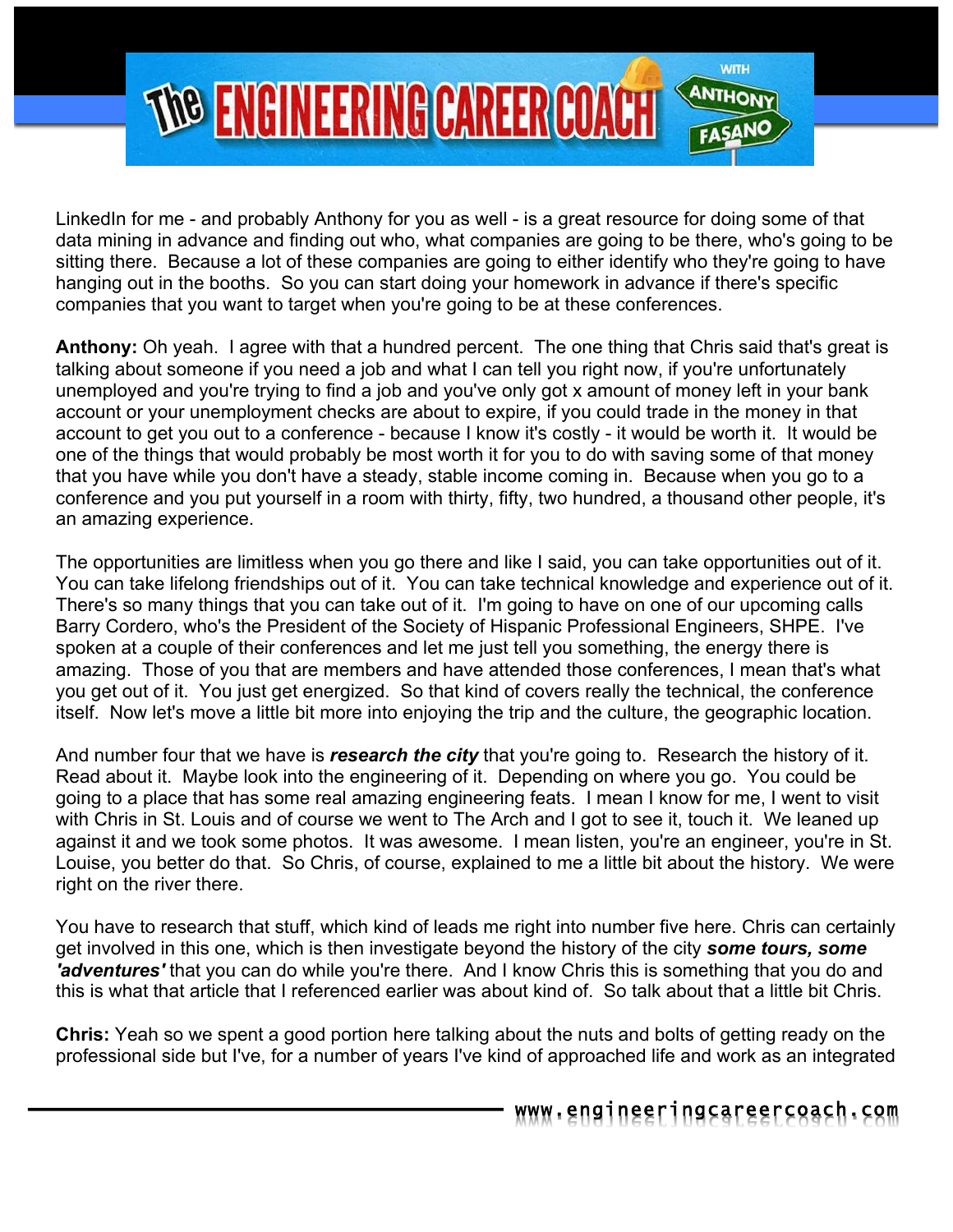

one. There's no firewall between what I consider to be my work and what I consider to be my life. It's just all my life. It's what I do. And because of that it bled over into the way that I prepare myself when I would go to travel someplace. So if I was travelling someplace on business not only was I doing all the homework and the research to prep myself for, if I was giving a presentation or if I was going to be inspecting a project or program or whatever it was, prepare myself on that piece of it but I also prepared myself on the other aspects of it and this was really important.

I lived for a number of years in Europe, travelling around on different activities there with my job and of course I was going to definitely take advantage of the fact that I was living in Europe and travelling the places. And I think even the article that you referenced, I recount some experiences that I had in Greece, as I was prepping myself to go to this conference, it was actually a conference there. But as I was prepping myself to go to that conference I was also doing a ton of research and reading the history of the location I was going to. It happened to be a town called Thessaloniki. I did all this research and not only did I go armed with like this list of awesome restaurants to go visit and where the nightlife was and all these other aspects that opened my exposure to Hellenic culture but on the business side of it, we had the icebreaker and I was able to have pretty meaningful conversations with my Greek counterparts because I had actually done homework about the place I was going to be at.

#### **Anthony:** Wow.

**Chris:** And so that opened up, it offered a common area and a common discussion train to start getting us into different types of conversations. So you and I have talked about this before and think of all the new podcasts we could come up with man. But it comes to this opportunity for you to take a business or a conference visit and parlay it into something that has more meaning than just slogging through another conference.

There's opportunity to connect with other people. It's an opportunity, like you were saying when you came here to St. Louis for you to learn a little bit more about the history of the city, the history of the icon of The Arch. There's opportunity for you to grow as a person. If all you're focused on is going to this conference and knocking out the continued education credits or trying to get as many business cards as you can, you're selling yourself short.

**Anthony:** I agree a hundred percent. And one of the things that you said Chris, which is great is that, you and I talked about this many times in the past, is that blend between work/life. It's all you, twenty four hours a day, seven days a week. There's no turning the switch on and off when you go to work, when you come home. A couple of sessions ago I interviewed Randy Over, the ASCE National President. For those of you out there that want to check it out, you can check it out at engineeringcareercoach.com/randy. Randy's obviously a busy guy and he's all over the world right now as the ASCE President but the one thing that he talked to me about was what he called work/life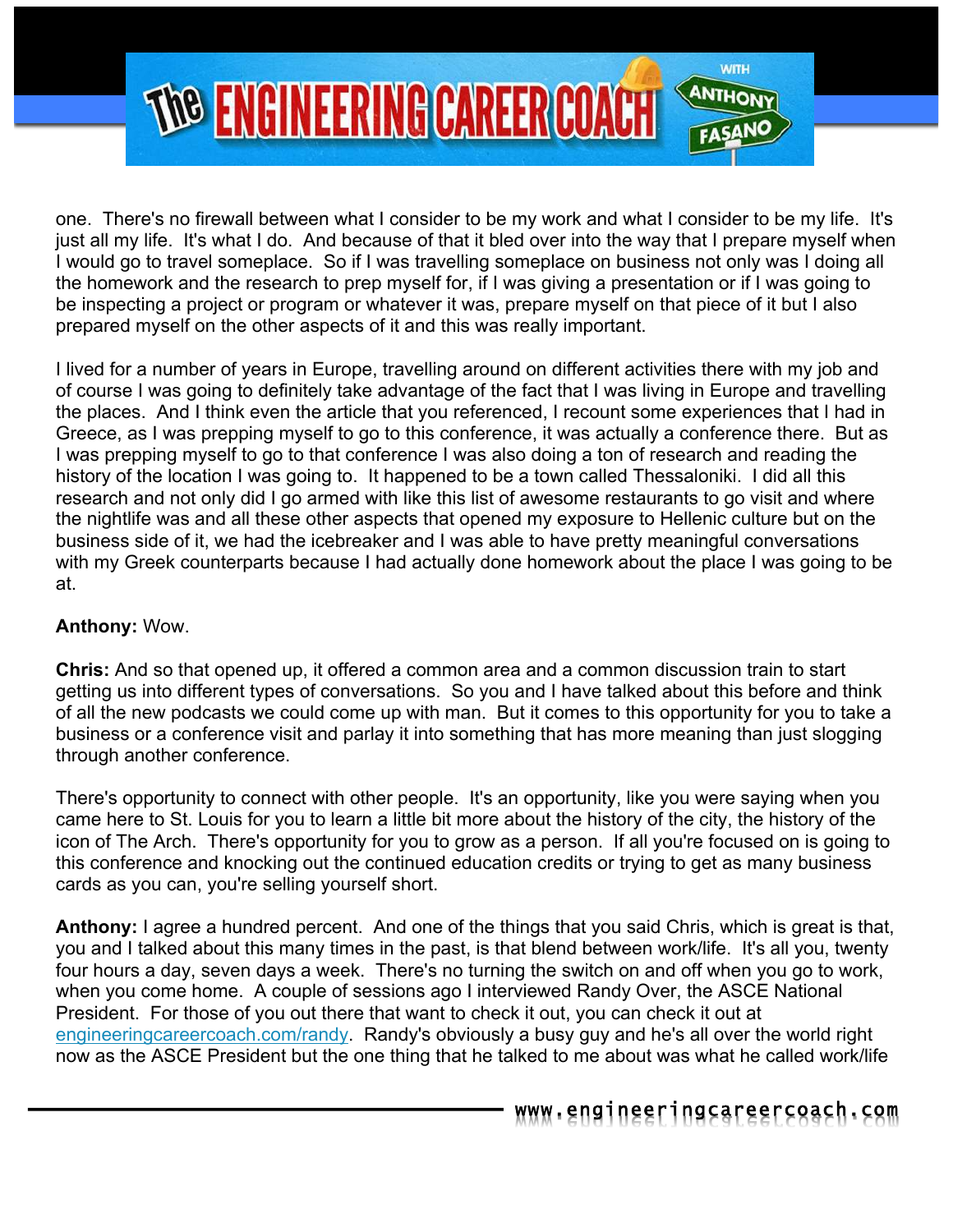

blend and he said, "Even conferences, when I go to conferences if it works out I'll bring the wife and the kids and we make it a trip." So there's a lot of ways you can integrate these things together and really Chris hit it in the head when he said, "I think of everything. There's not a line between things. It's me all the time."

Item number six, which Chris got into a bit already is try to *experience the culture*, the food, the music of wherever you're going. I gave a talk, I guess it's a month ago, two months ago already down at the University of Memphis and I got in about nine, ten at night. I was exhausted. I usually get up real early in the morning. But I was talking to kind of the cab driver on the way to the hotel and I'm like, "Where do I go downtown? I want to hear some blues. I want to hear some music." And I know Chris is big into the blues actually and when I was down there I just told him, "You don't know where I am right now! I'm chilling out here. I'm sitting here listening to music down in Memphis."

**Chris:** Yeah thanks man.

**Anthony:** But the thing is I was in my hotel room. I was exhausted and I'm like listen, it's ten, eleven o' clock at night, luckily I didn't have to be up early for my talk so I was just like, "I'm in Memphis. How often do I come to Memphis?" Some of the greatest music downtown you can get and I'm just like, "I've got to go for it." And I luckily, I did a little, I didn't do a ton of research but I talked to some people there who pointed me in the right direction. So I think really that there's so much you can experience if you go to somewhere for two or three days.

I mean last year we were at the IECD meet-up in Chicago, some of the members and I we went out. We went to the top of the tower there. We went out late. We were tired but we said let's go, we're in Chicago and we got to really experience it. So I think it's really important that you get to experience, like Chris said, get your prep work done for the technical side of things, the people you want to meet at the conference, what you want to take out of it and then go out and enjoy it too. Yeah, there'll be some long days and long nights and you'll be tired when you get home but you know what, you're not going to go back to that city most likely for a long time.

**Chris:** Yeah, amen.

**Anthony:** I think that's a, that's really important. Alright, number seven is *be safe*. We're here, Chris and I telling you to go out adventuring, go have fun and that's true but you've got to remember too you're in a city that you're not familiar with. Some of these conferences could be in remote locations. Listen, every city no matter where you go has the good parts to the city and the not so good parts of the city. So if you're going to venture out either take someone with you or do your research, cab door-to-door if you're not familiar with the area and just be careful because it is important. We get outside of our surroundings sometimes and we can get comfortable or you're out drinking or whatever the case may be, just try to remember to be safe. I think that that's important.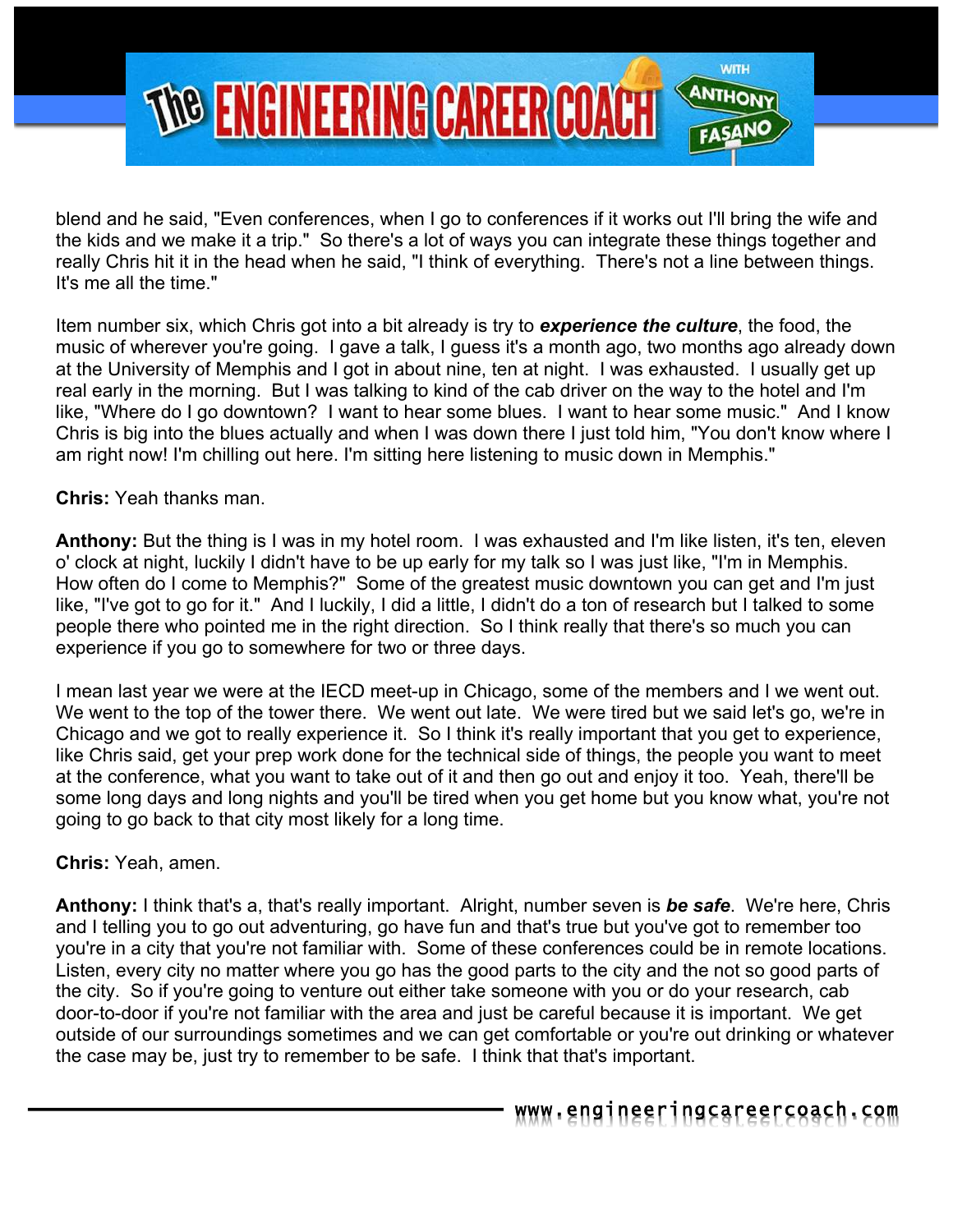

**Chris:** Yeah that's a great point. I mean Anthony, again for me spending a good portion of my professional career outside of the US that it took on even a more greater concern. So whenever I was travelling I always, if I was staying at a hotel I always made sure that I had that hotel's business card. So I had the, especially overseas but even in the US, it's smart if you've got that card because then you don't have to play twenty questions with the cab driver on where it is you need them to take you back to.

## **Anthony:** Right.

**Chris:** But you also have a phone number to get back to them to that hotel in case they've got concierge or you've got questions or whatever. If you find yourself travelling overseas - I'm going to tell you the first place to go to is the Department of State website. Go there and look at the travel advisory for wherever it is that you're going to before you, before I go on any trip especially business related, well absolutely business related, definitely even on my own personal related trips with my family I leave with a card, an actual piece of paper, not on my iPhone, but an actual card that's got all the key relevant information on it, like flight times, flight numbers. It's got my frequent flyer numbers on it, my hotel numbers on it, contact information for the hotel. If it's outside the US it's got numbers for the state department, the regional security officer, all these phone numbers of the embassies and what not. In it's, call it my military background planning but it's making sure that I've got all that information available and that's something that I carry with me wherever I go just so in case something happens. In twenty years of doing this I've never had to use it but who knows. You just don't want to be caught in that situation where you're out of your environment and you don't have the ability there to reach out and get in touch with somebody that can help you. So it's a great point.

**Anthony:** Thanks Chris. And just one more point on that that I've heard too and I've done myself in the past is make a photocopy of everything in your wallet like your credit cards, your license and keep it obviously not around your wallet, on your body somewhere or at your hotel or something so that if anything should happen, you get pickpocketed. This happened to me when I was abroad. I got pickpocketed. If something like that happens to you, you have your information. You have the numbers on your cards. You can call and cancel. You have some information. So just another tip that you can implement there.

Now number eight. I've got two more points. Number eight - *stretch yourself*. What I mean by that is if you go to a conference sometimes you'll be going with your association or your local chapter. You'll be travelling with a couple other members. Don't just hang out with those people. I mean I'm sure you're friendly with them and you know them, they're comfortable but be uncomfortable. Meet new people. Go to a table that you don't know anyone and sit next to them and talk and meet new people and learn new things.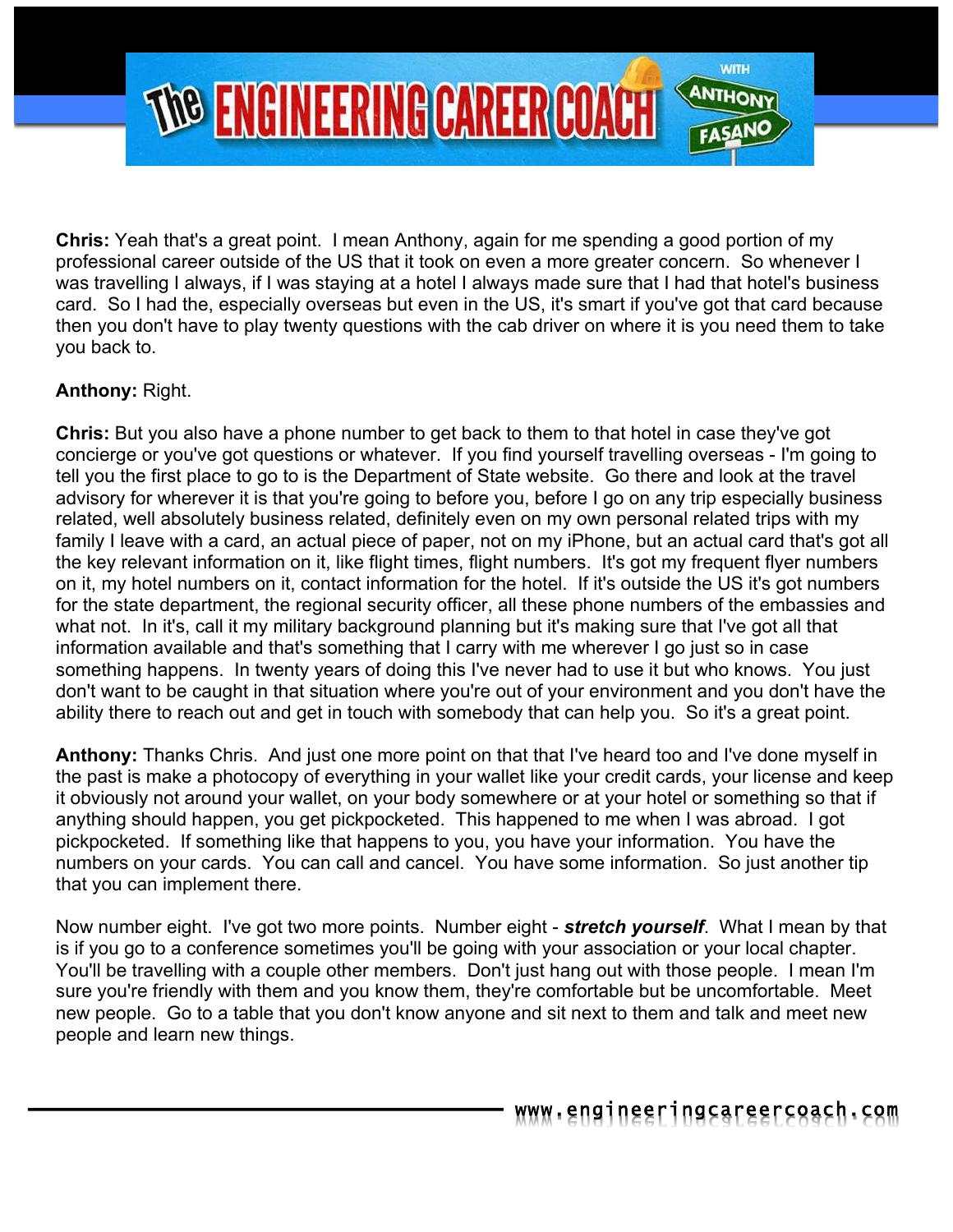

I remember once, when I was working for the engineering firm that I worked for for most of my career, we went to a dinner one night down in New York City. And then we had a lot of clients there and we had a lot of people from the company there. And the CEO, I ended up sitting next to the CEO of our company and I remember he looked at me and he's like, "We shouldn't be sitting next to each other," meaning that we're with the same company. The point of this networking event is to go out there and meet other people, talk to people. It was just, I was like, "Yeah you're right." And so it's something to think about. I know it's comfortable to sit next to someone you know and to spend the whole weekend with them at a conference but it's not going to allow you to grow and build some of those other relationships that you have the opportunity to build there.

**Chris:** Yeah, you know Anthony we've had this conversation before and I think I've got even a few posts on my blog about this but it has, you get outside your comfort zone to go to these events. I mean not only for, you know we were talking about going out and experiencing the town or the venue where you're at but at the end of the day it all comes down to the human relationships and developing and building meaningful relationships with somebody else. That's always, there's always risk involved with that and the old adage is that engineers are introverts and we've got this inability to be able to have open and meaningful conversations, which I'll be the first to tell you that I would have probably qualified myself for being an introvert at one point but going through a number of different events through my career and going to these different conferences and events and just pushing myself to meet new people and constantly try to learn something has been absolutely beneficial. So you're absolutely right. Get out to these events. You shouldn't, don't loose an opportunity to be able to meet somebody. And that being said - we haven't touched on this - it's important to do the research upfront to be able to have kind of a plan for what it is that you're trying to accomplish. But if all you accomplish when you go to one of these conferences is that you had an opportunity to pick up some continued education credits and meet some new people and make these meaningful relationships then you have to consider that as success because that should be the, quite frankly if that's all you do that is a success.

## **Anthony:** True.

**Chris:** I don't know your thought on that but I think just for the opportunity for you to be able to meet new people, develop a rapport with them and perhaps even a relationship with them. If you can do that then any event that you go to is definitely a success.

**Anthony:** I agree Chris. Hey listen, in some instances getting on a plane and going to a conference can be a success because that might be your first one.

**Chris:** Yeah.

**Anthony:** Especially if you're a younger engineer this is a first thing for you. So just getting there,

www.engineeringcareercoach.com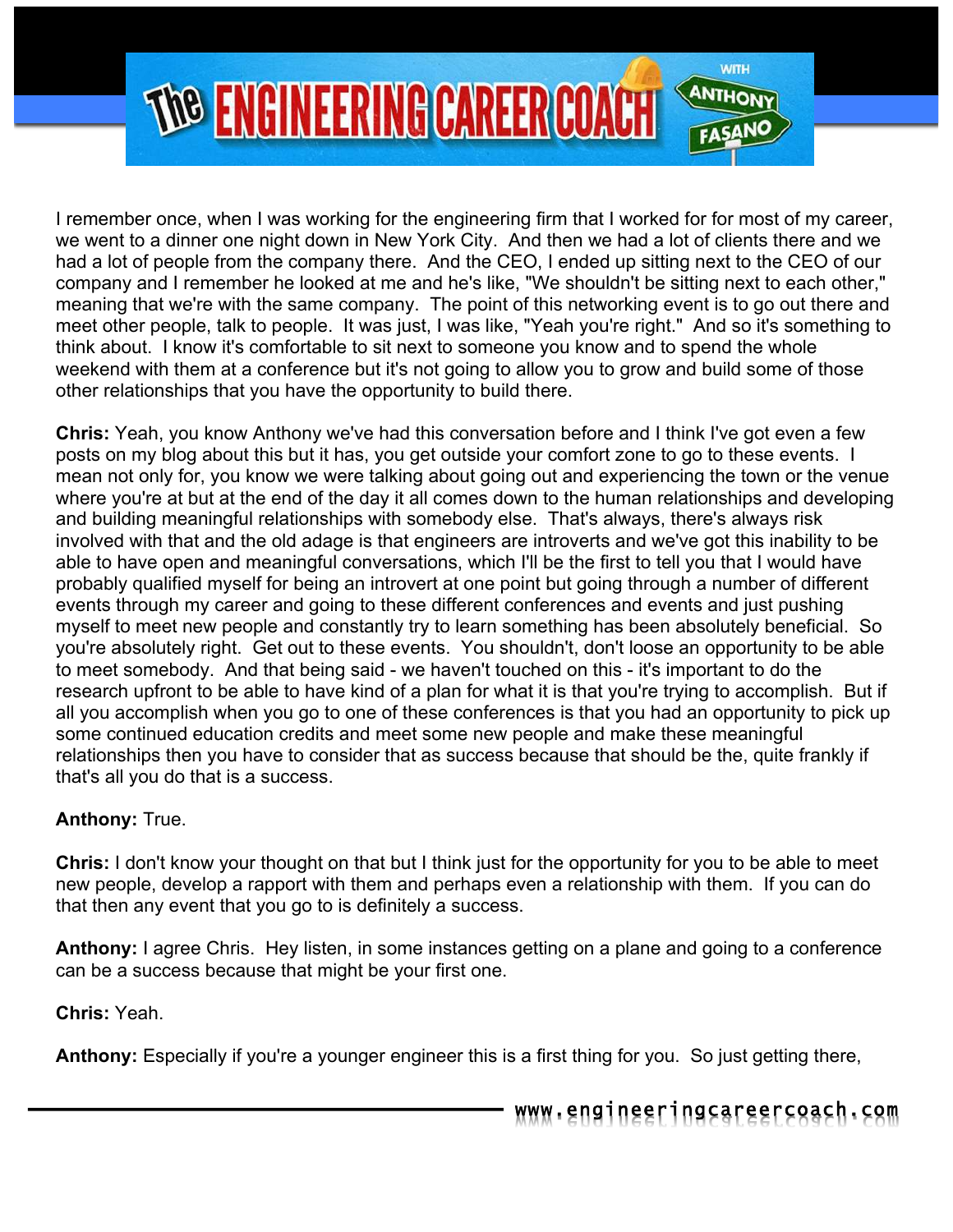

getting comfortable with it can be success, big success.

**Chris:** Oh yeah.

**Anthony:** You may not even talk to anyone the first time. You may be nervous. You'll sit through some seminars but you know what, the next time it's going to get better and you're just going to get better at it and you're going to build relationships and that whole idea of stretching yourself. Feeling uncomfortable is a great thing in these situations and I know Chris, some of your posts on the comfort zone talk about this, is that if you don't feel uncomfortable then you're not growing. That's the bottom line.

**Chris:** Yup, absolutely. Absolutely man. Absolutely.

**Anthony:** Alright, so last point, we have point number nine here is to *implement some of the strategies* that you've learned when you get back or maybe contact some of the people that you met. You go to a conference, you pick up some great information but sometimes you don't use it and like Chris said, in some instances that could be considered a success but listen, if you go to a conference and you see a strategy or you go to a seminar and you learn a while bunch of networking strategies, come back, go to one of your local chapter meetings and implement them. Take some notes and implement them. Even if it's just one piece of information that you implement it might be helpful for you. But unless you implement it sooner rather than later you're just going to lose it. And I know that when I went through a lot of seminars and project management training when I was doing my engineering design work, a lot of times I'd sit through a seminar, get the binder. I'd go back to my office. I'd put the binder on my shelf and I wouldn't look at the binder again. I know Chris is big on this too. Now for me when I read a book I've got to get into it. I've got to take notes. I've got to highlight it. I've got to really understand the book and how I can use it and listen if I haven't found it, if I haven't been using it but I really like the content I'll read it again. A couple months later I'll recirculate it. I'll reread it again. I'll just go through my highlights.

And it's the same thing when you go to a conference. You're getting amazingly valuable information. You're meeting people that can not only help you to yield opportunities but they can bring enjoyment to you if you further those relationships. I think you have to take it upon yourself to do that and like I said before, I know Chris that you do this and I know that you keep in touch with people and that's why you have such a, not just a big network but I think you have a network that's really, it's helpful for you because you can reach out to people and you keep in touch with them on a regular basis.

**Chris:** Yeah, you're absolutely right. So one of the things that I do use when I go to one of these events, I'll walk away and I'll walk away with business cards. I mean you always kind of do and truth in advertising, some of the interactions are pretty superficial but there's always interactions that I have with people that are, that we get into talking about our families and life events and things that just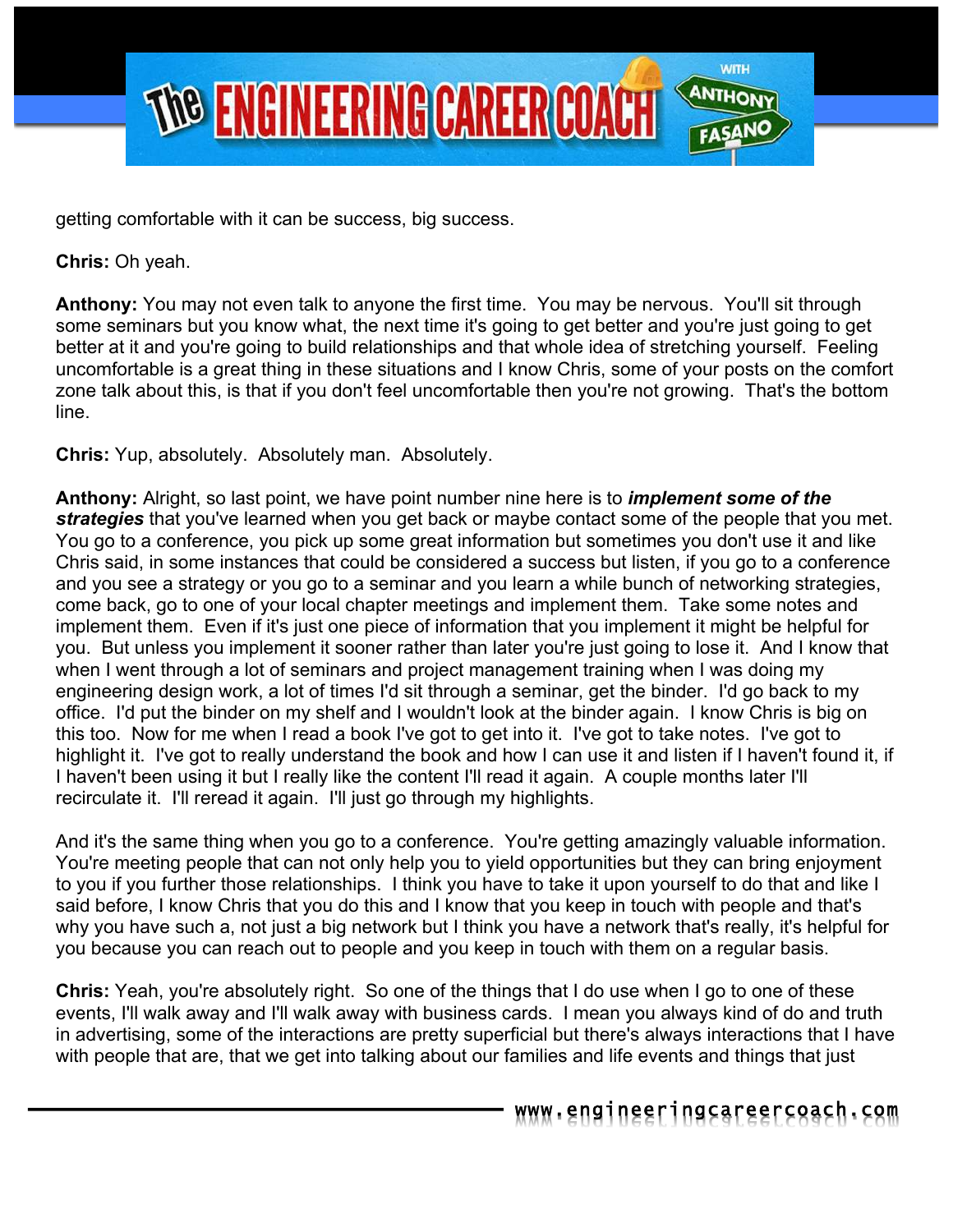

have absolutely nothing to do with what somebody would classify as professional. We get into a person-to-person conversation and with those folks that I meet, those individuals, I make an absolute point of when I get home - and often times I'll do this, quite frankly I'll just do it on the airplane on the flight home - I'll sit down and I'll write them a, I'll handwrite letters just saying, "Hey, thanks. It was awesome to meet you and thanks for the conversation we had about (whatever it was we talked about)."

And then we end up getting connected on LinkedIn. It's a great way to be able to maintain that conversation. So it may be a little bit old school going to that handwritten piece but I've found it to be a strategy that I use, maybe really a technique that I use that has been extremely beneficial because there's, I could probably count on both of my hands people that I've met through these conferences that have become extremely important to me in my professional and personal life, that I've met through these conferences and these relationships developed over time.

In getting to the discussion, the item you brought up about getting back and looking at material that you picked up from the conference. See now you've got the personal piece and you've got this professional piece. One of the things that we do in the military is after any kind of an activity that we do, whether it's a major one that you see on CNN or even just some minor training activity event that we do, we always do an after action report. I've done these, even any business trip that I do related to projects or programs that I'm working on, I always do an after action report. And I even do them for myself now and I've been doing them probably for the last decade on conferences. I use Evernote, which is a great tool and in Evernote I'll go in and I've got a folder set up that's conferences and after I come out of a conference I'll sit down and I'll spend an hour, two hours just going through and writing down everything I can think of related to that event. Specifically so that I've got for posterity a record of who I met, what were the key takeaways, what are the to dos for myself, if it's related to if it involves other people, what are some of the to dos that I need to delegate to somebody else. So right at the beginning of the call Anthony we talked about preparing for going to one of these conferences.

This kind of brings up a good point - if we're setting this intention on the front end to go and accomplish 'A, B and C' when you go to one of these events, it's really important for you to sit down after you get back from it and do the same - did I accomplish what I went there to go and do?

#### **Anthony:** Right.

**Chris:** If I didn't, what did I accomplish? What were the huge golden nuggets? Where there any golden nuggets? What were the takeaways that I had from it? And it could be just as simple as, there was a, it was a technical conference and I went there and I picked up seven continued education units. Did I get the certificates? Maybe that's the level of the event.

## **Anthony:** Right.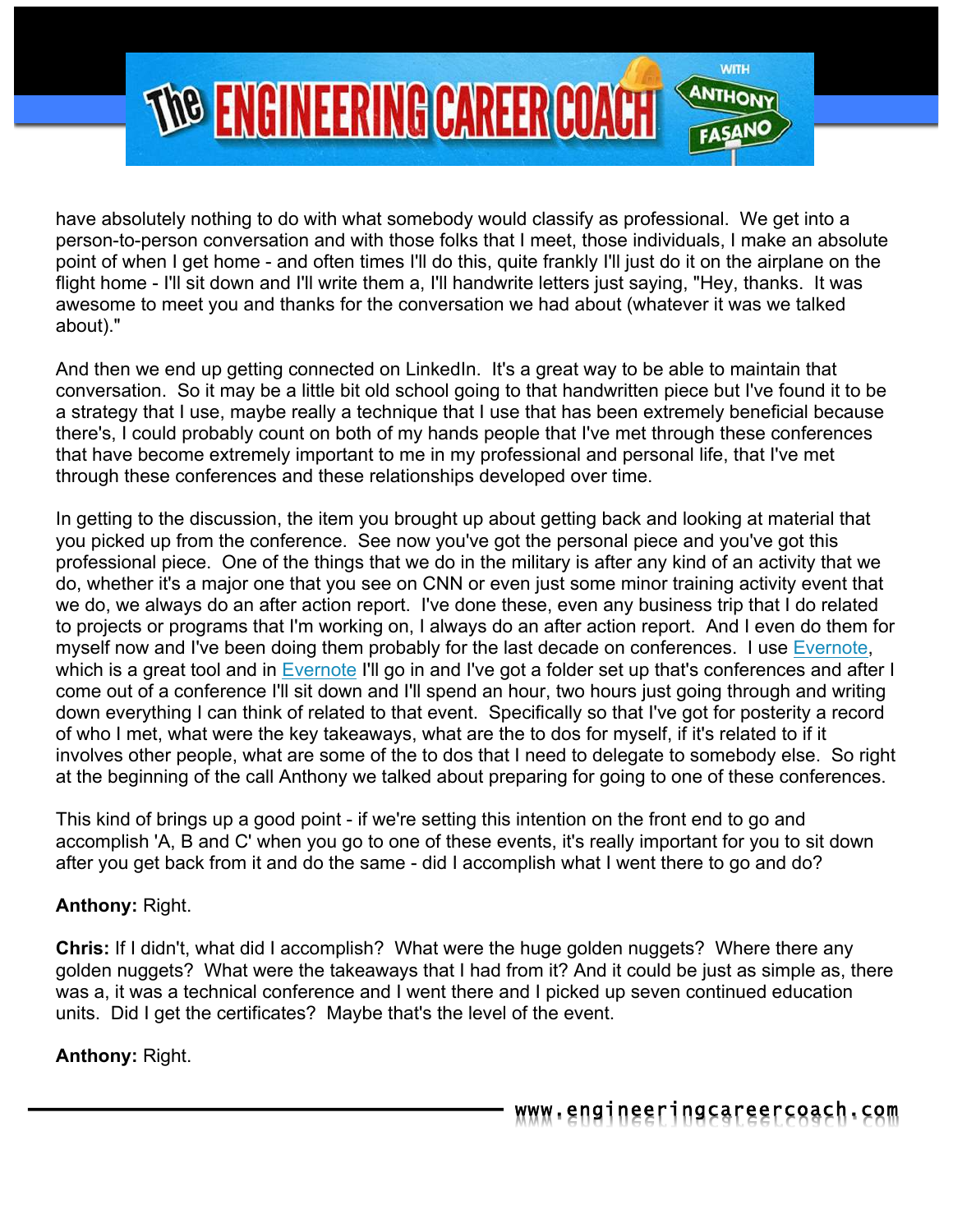

**Chris:** But taking that deliberate time at the end before you, as we say here before you lose it, taking that deliberate time at the end to say, "Okay, what was it that I actually did? Who did I meet? What did I accomplish? Did I fulfill my intentions on the front end? What were the key takeaways and what are the things that I've got to go do now, based off of what I learned?" So how do you approach these things when you do them?

**Anthony:** Yeah, I think honestly I do exactly what you're talking about and kind of a down dump after the conference of everything that I experienced, people I met. I do my follow-ups. I can tell you right now, the plane ride back for me is such a great time to do that because there's no internet unless you buy it and it just gives me time to reflect. There's just something about being thirty thousand feet in the air and just away from everything.

**Chris:** Yup. Absolutely man.

**Anthony:** And just reflecting. You put a little Native American flutes on, on your iTunes and you just reflect and you just go through it. So much can come out of it. I mean I've had amazing ideas on that reflection trip back from a conference. Even just thinking about some of the things that we talked about and then parlaying them into ideas.

So I think that there's, you're right, I mean not just implementing the strategies but doing that down dump and reflection time to go over everything. So with that let me just run through these real quick so I can sum it up and then I'll keep Chris on with me for a minute and we'll get into our career changing tip to end off the session today.

So we had nine points:

- 1. *Set your intention or your goal* for what you really want to accomplish at the conference.
- 2. *Review the speakers and topics*. Make sure that you know if there are certain topics and speakers there, that you get to those sessions.
- 3. *Identify key networking opportunities*, whether they're dinners, social hours, icebreakers and even potential people to connect with.
- 4. *Research the city*, the history, maybe some of the engineering features that might be there.
- 5. *Investigate, potentially book some tours or adventures* that you could go on when you're there.
- 6. *Experience the culture*, the food, the music. Really get into the city and the life there if you can, if time allows for that.

www.engineeringcareercoach.com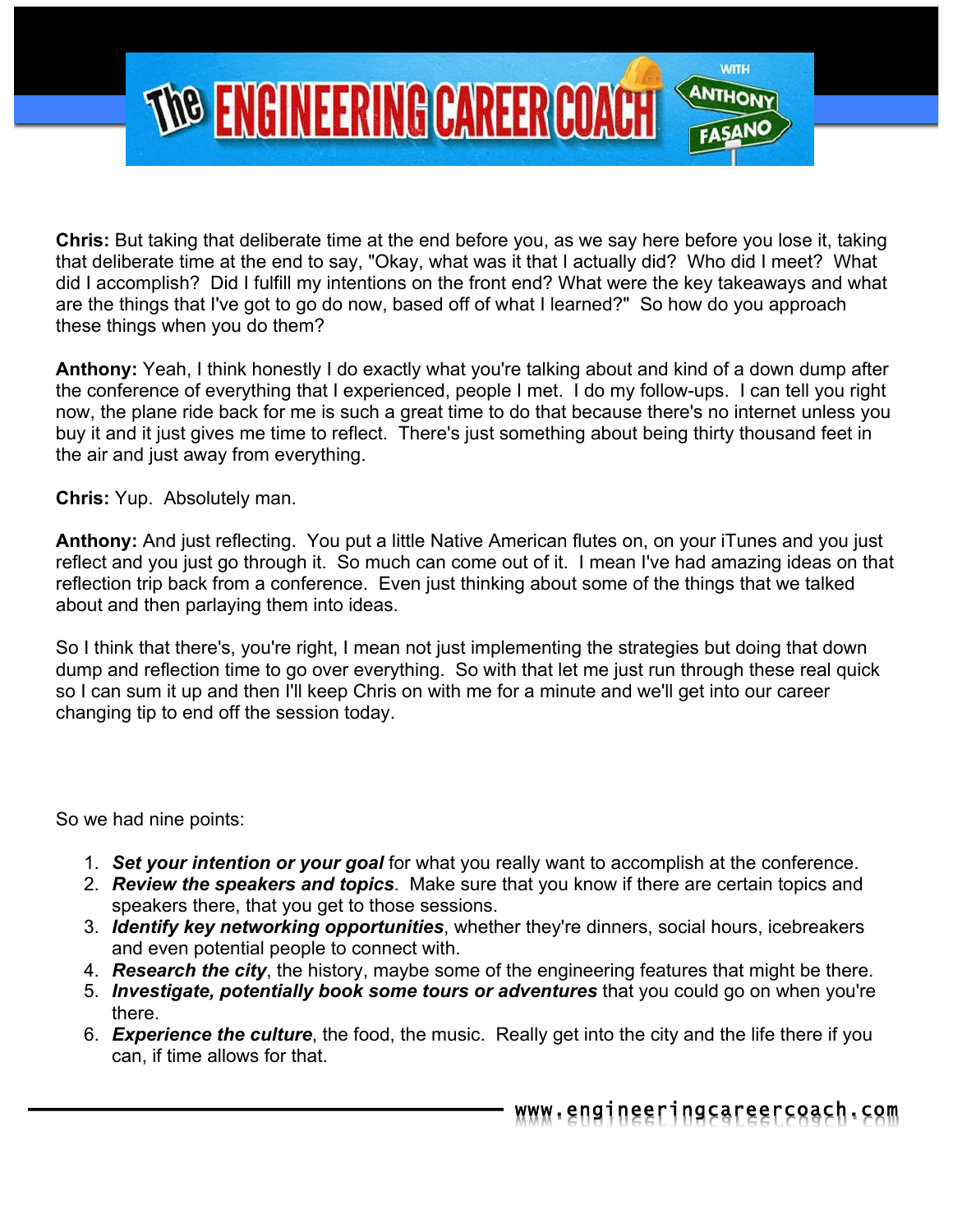

- 7. *Be safe*. We covered some tips about how to be safe, some documentation you can keep with you.
- 8. *Stretch yourself*. Broaden your horizons. Move out of your comfort zone. Don't hang out with the same one or two people for the entire conference. Meet new people. Force yourself to go to a table where you don't know anyone there and just sit there and start some conversations.
- 9. *Implement strategies* that you've learned from the conference and also do some kind of reflection or some kind of down dump, brain dump of everything that you learned there and then I guess after that point implement the strategies from the conference.

So again, with that, I'm going to keep Chris with me here for a minute. We're going to get into our career changing tip and I'm going to try to really offer you one game changer that you could use in your engineering career.

## **Anthony's Career Changing Tip:**

**Anthony:** Alright, so we're back for today's career changing tip and again, I have Christian Knutson with me today, *The Engineer Leader*, engineerleader.com. Check out his blog. There's categories on it so you can really get right into the different topics that he writes about and I think you'll really enjoy it from a lot of his engineering experience as an engineer in the military.

So the one topic that we're going to get into today or the one kind of game changer we want to talk about today does certainly tie back to what we were talking about as far as conferences go, is just your nutrition, your diet, your physical fitness. It's important throughout your life and career in general.

I think that's probably another series of podcasts that we could get into but when you talk about a conference, and I know for me when I go to a conference it is full tilt. I'm up early. I'm at sessions. I'm networking. I'm talking to people. I'm still sneaking in some work and doing some stuff where I have to. I'm going to dinners. I'm going out late. We're networking. We're probably partying some nights if not every night. And it's full tilt. So Chris why don't you just give a couple of real basic, simple tips here in the next minute to kind of keep you physically fit. Obviously this applies to in general but I'm talking about when you're going full, hardcore at these conferences.

**Chris:** Yeah absolutely. So tip number one is drink water. I mean especially during the day. Keep yourself hydrated. It's so easy to just completely miss that piece of it and then you're going to be going and sitting in these long sessions, listening to people talk and then you're going to go and go out, you're going to come back, change and go out at night, probably go out potentially go out drinking, having a good time, eating big dinners. So just make sure yourself that you're hydrated.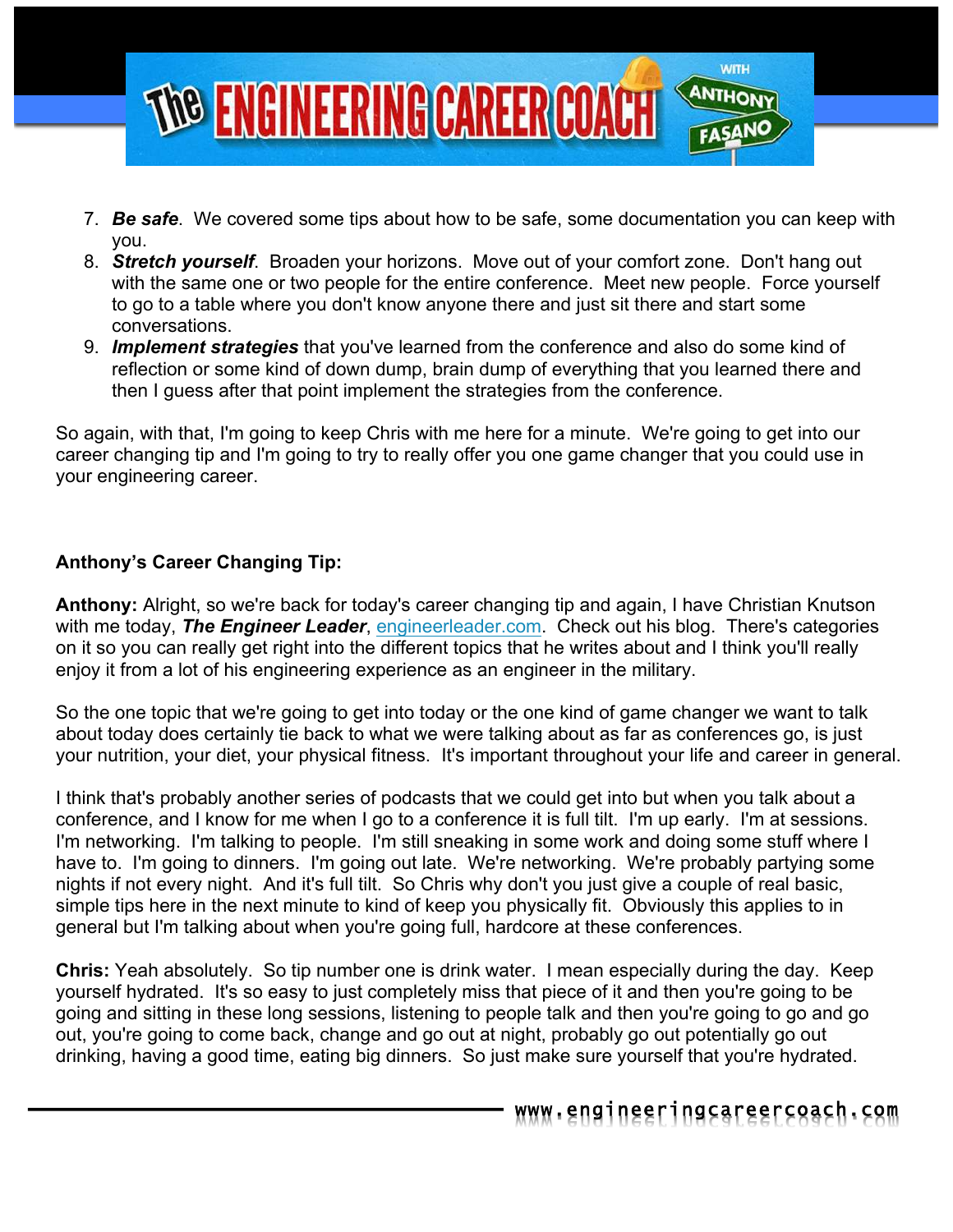

Second thing is before you get there, make that, like we were talking earlier about making intentions about what you're going to accomplish so make it a mandatory thing that's in your list that at some point in that schedule during the day you're going to get some physical training in, whether it's a walk or you're actually going to go for a run, do something. I mean I've, one of my bosses told me early on that you never lack room in whatever suitcase you pack for a pair of running shoes and especially if you're into the minimalist running shoes nowadays. It's easy to get those bad boys packed into your luggage. So whatever it is, make sure that you take some time to go do something physically, to get yourself up and moving because a lot of these conferences - for you Anthony probably like myself man - you're sitting so you need to get up.

And the third one is diet is insanely hard to maintain when you're travelling, especially if it happens to be something that you really, really focus on when you're not travelling. So you've just got to do the planning on the front end and make sure that you're, you don't have to be meeting the USDA food pyramid but you've got to make sure that you do the thinking upfront for what you're going to be able to do to support yourself while you're there because the key thing out of all of this is that you want to go full tilt while you're there but if you don't give yourself opportunity to rebound and recover, you're going to burn out. You're not going to take full advantage of it especially if it's a food conference that you're at for a week. You're just going to drive yourself into the ground. So those would be some of the tips I've got.

**Anthony:** Awesome, I'm going to have to remember that and also I'm going to have to drink a lot of water when I'm down in Austin.

**Chris:** Yeah man hydration. It's all about hydration.

**Anthony:** Alright, you got a bonus today everyone. We gave you, I guess Chris gave you three career changing tips there and they are basic. I read an article the other day that said you should drink a half an ounce to one ounce of water for every pound of body weight that you have, in a day. And that can be a lot of water but again, increases your energy. It does so many things for you. Your body just needs it to operate.

**Anthony's Closing Remarks:** I hope you enjoyed the show today. I think we touched on a lot of stuff that I hope will be helpful for you. Again, check out Chris' website engineerleader.com. And those of you that have any interest it's not too late to come to Austin, especially those of you engineers that are in Texas. You can still go to engineeringevent.com and register to come join us. We have an amazing lineup. I think we have like sixteen plus speakers - Presidents, CEOs, Personal Development Gurus. We've got tours planned. We've got social outings at some of the best restaurants in Austin. It's going to be a blast so come and hang out with us.